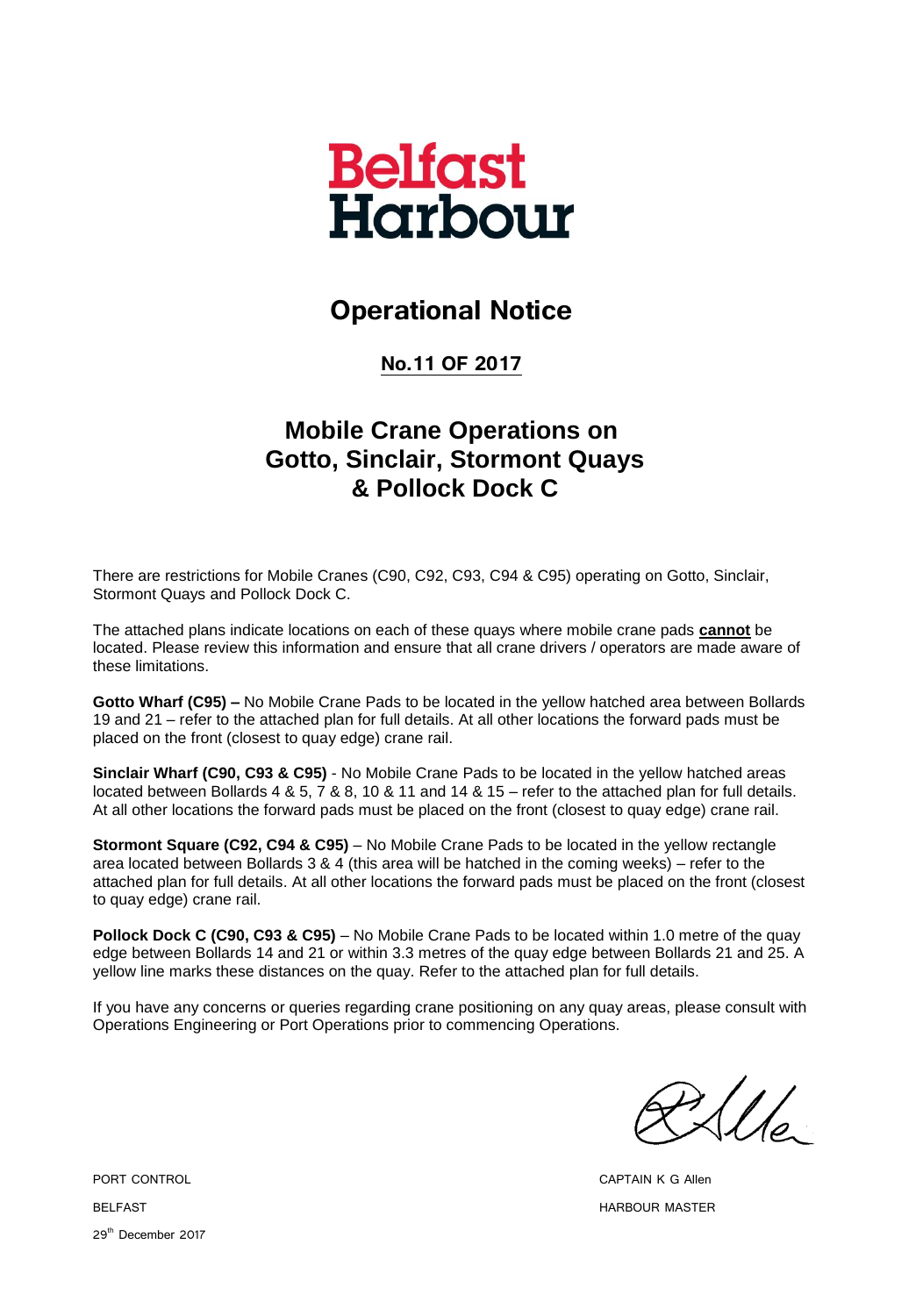## **Gotto Quay / Wharf**

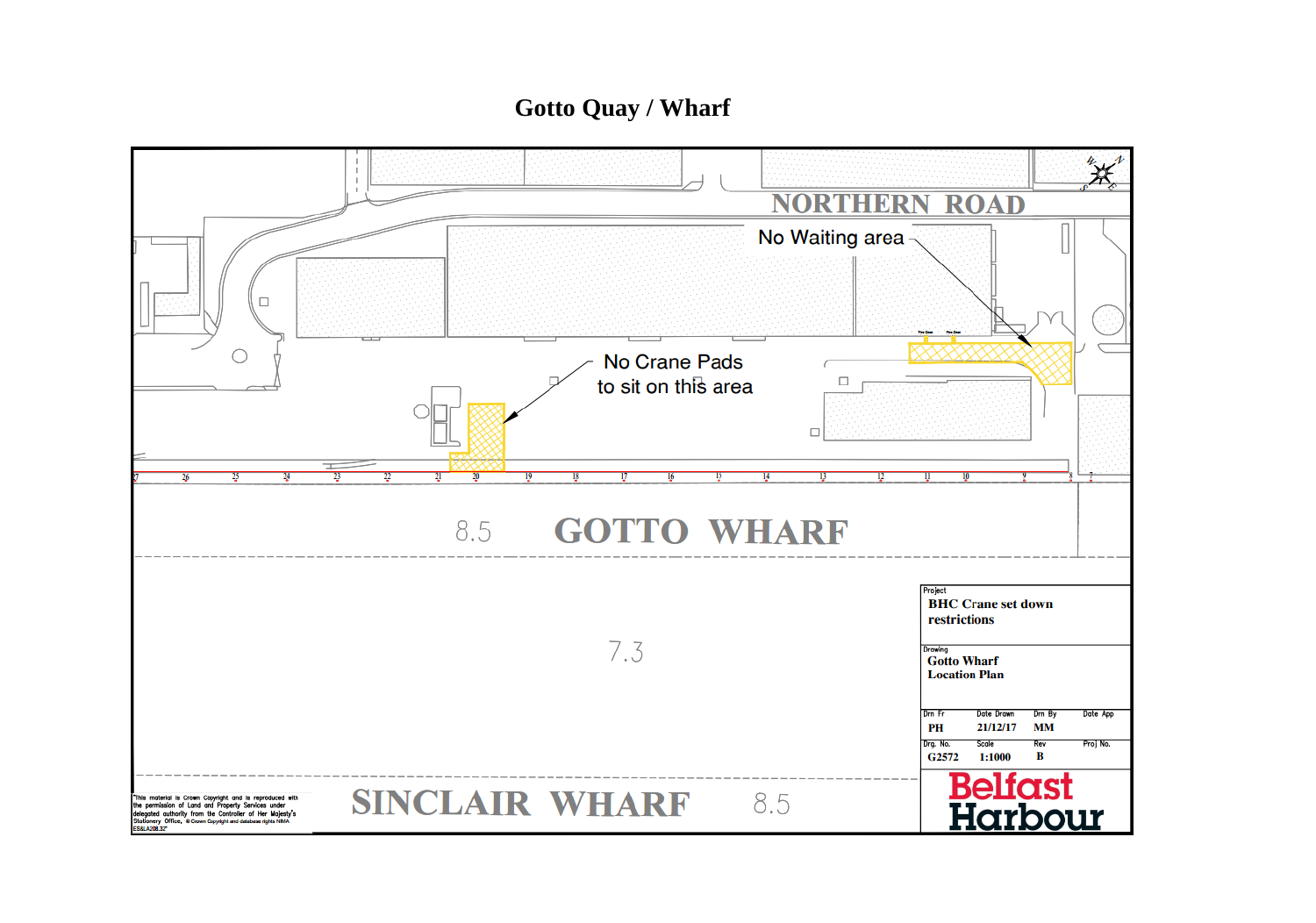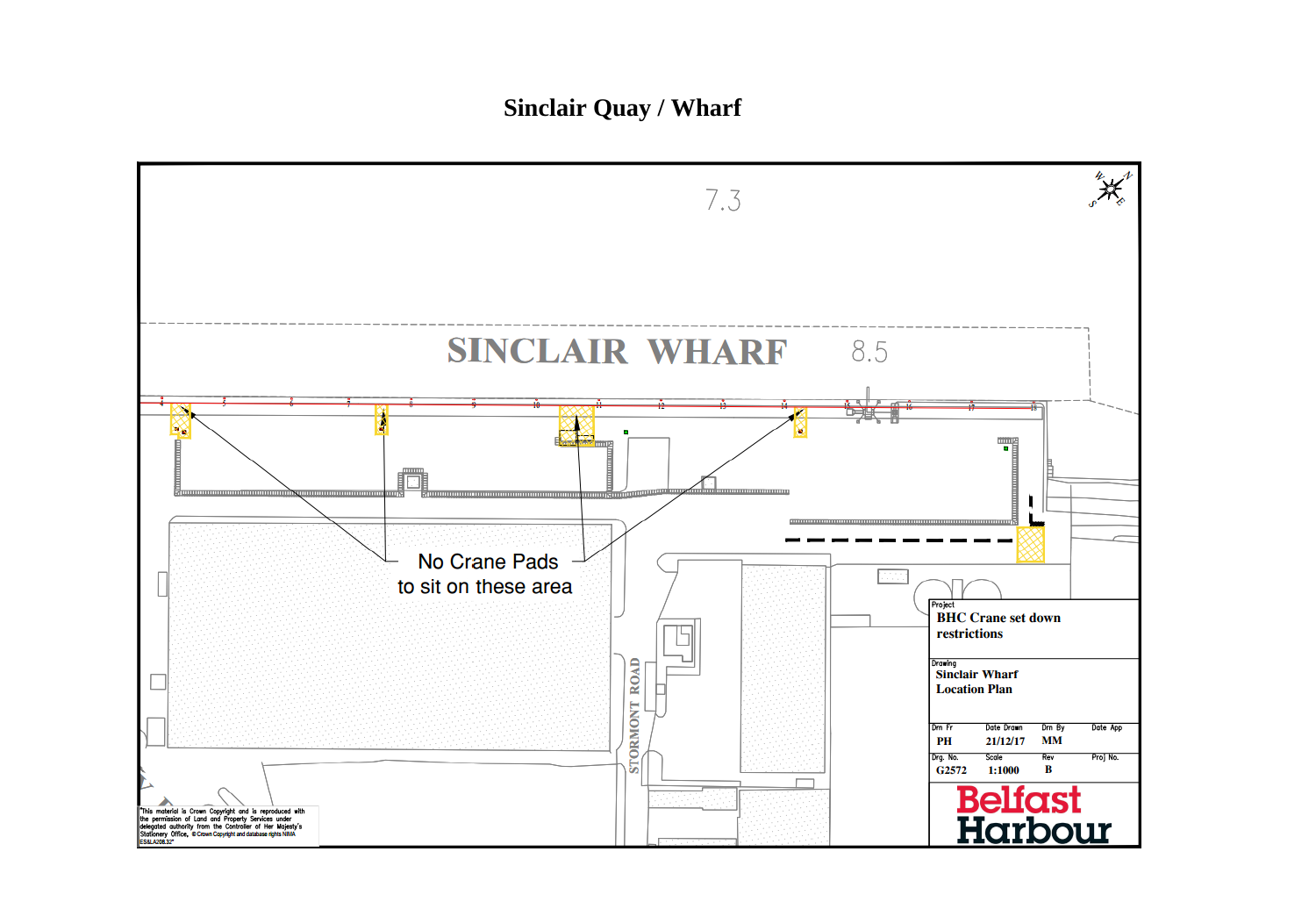## **Stormont Quay / Wharf**